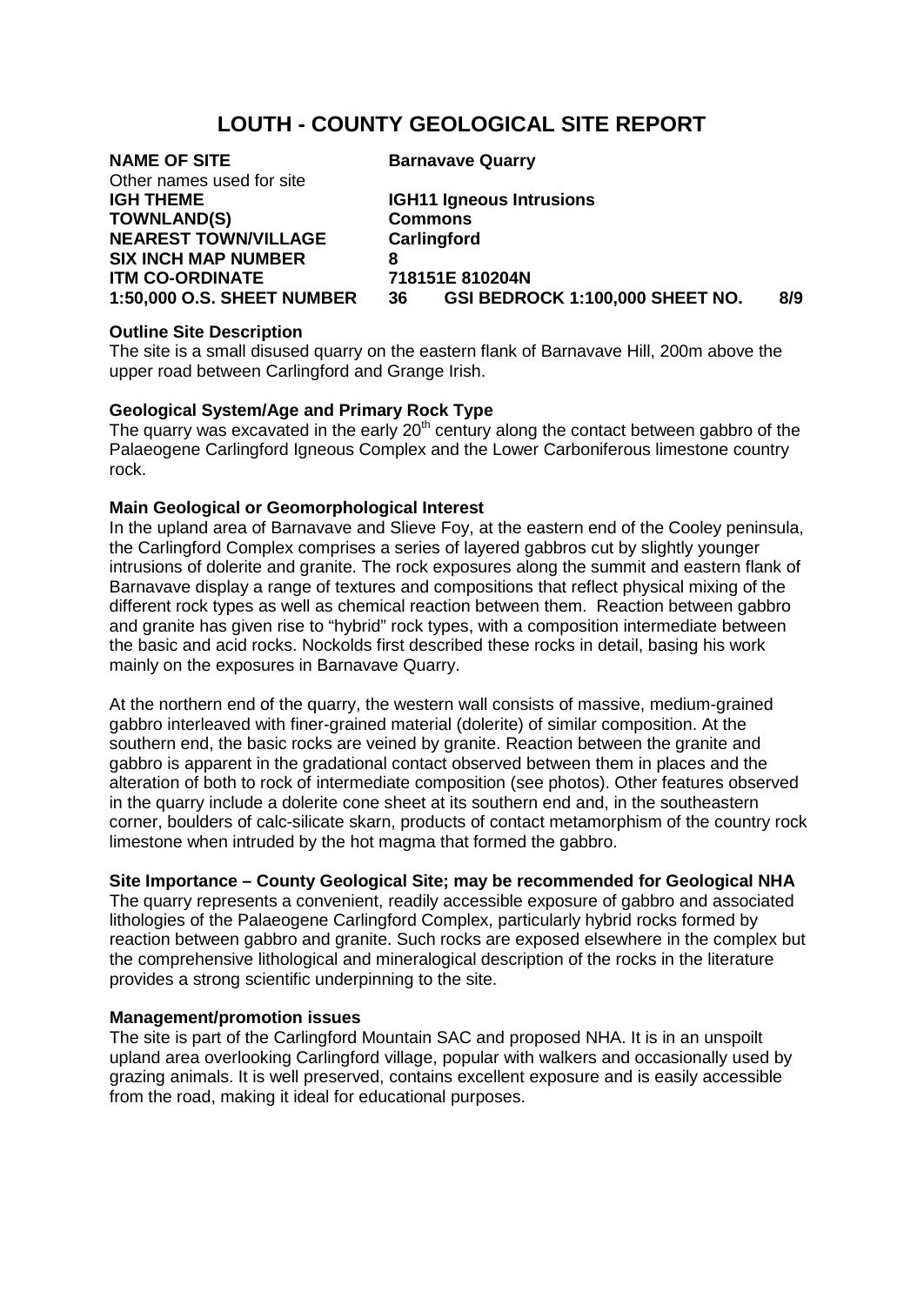

View of the quarry, looking south.





Gabbro xenolith surrounded by zone of hybridization (left) and hybridization within granite vein cutting umaltered gabbro (right), both in southwestern corner of quarry.





Dolerite cone sheet intruding gabbro in western wall of quarry (left) and loose boulder of calcsilicate skarn (right) near contact with limestone countryrock at southeastern end of quarry.